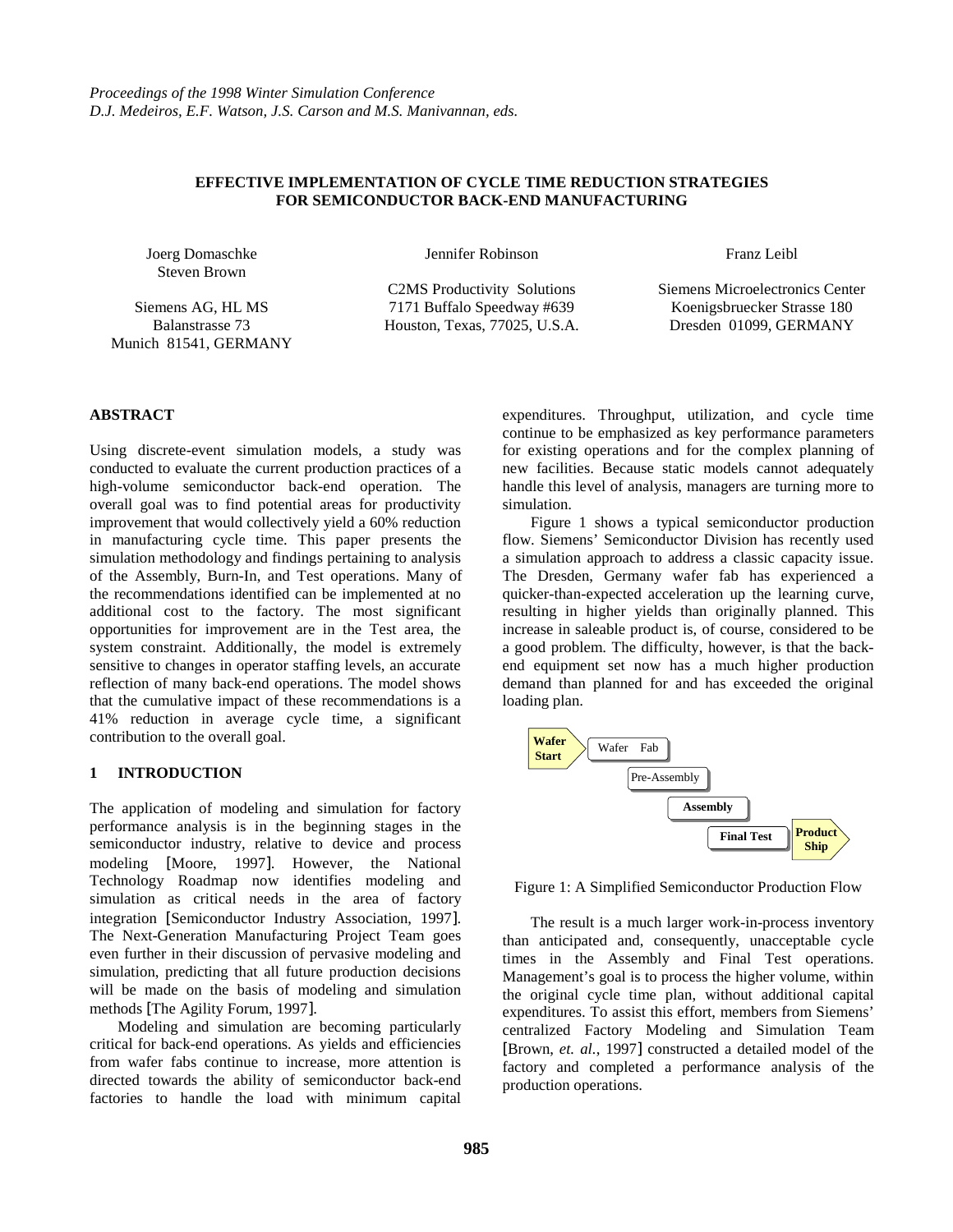The project team's goal was to identify changes in production operations that could collectively reduce backend cycle time by 60% while maintaining the current capacity loading levels (see Figure 2). This was accomplished by applying simulation models and analyses.



An initial interview of the production management team revealed that they had established specific process enhancement goals designed to increase the throughput of the factory. Inputting this new data into an initial factory model showed that collectively these planned improvements would allow the factory to reach the new cycle time goal (see Figure 3).



Figure 3: Changes in Cycle Time and Inventory with Planned Process Improvements

Believing that all these process improvement goals might not be met, the simulation team decided to use this model to identify potential cycle time reductions through production management improvements. For this study, it was assumed that none of the planned process improvements would be achieved. The base model used current operating data for input.

Attempting such a dramatic cycle time reduction was a formidable assignment and required reviewing many different aspects of factory operations. Results of the study are expressed as a percentage decrease in the cycle time of the Assembly-and-Test combined factory. These recommendations show a cumulative 41% potential reduction in factory cycle time. The recommendations involve the impact of rework, test handler dedication, operator staffing, material batching, lot release, and

transport lot size [Brown, *et. al.*, 1998. Domaschke, *et. al.*, 1998].

#### **2 SIMULATION METHODOLOGY**

### **2.1 Project Approach**

The project began with the problem statement: How can the Dresden back-end factory reach its cycle time goal? With this in mind, the simulation team worked directly with the production department to determine the project deliverables, schedule, and milestones. For this project, the team used a project management approach established by Chance, Robinson, and Fowler [1996]. This methodology relies very heavily on production management involvement throughout all phases of the simulation project and embraces the philosophy of building the simplest model needed to answer the question.

#### **2.2 Software**

This project used the performance analysis software Factory Explorer<sup>™</sup>, from Wright Williams and Kelly [Chance, 1996a], which proved to be a very effective tool for modeling back-end operations. Within thirty days a topdown model was constructed with available data. From this point, more detail was added to the model as needed to conduct an effective first-pass analysis of the existing factory. Working with key members of the production staff, this analysis and a subsequent, more detailed model were validated against actual factory output data. This process required approximately another two months. Additional input data, and more detailed data, were added to the model only as needed to answer specific questions.

#### **2.3 Data**

As in most simulation studies, the majority of the effort for this project was expended in collecting and preparing input data to construct a valid model of the factory. The team found that, in general, the required modeling data was already being collected and analyzed by the factory. This contributed significantly to the speed in building the initial model. One exception was the manner in which downtime data was collected. Factories that base production decisions on traditional static planning models typically express this data as a percentage of the time the machine is down for maintenance. To build the simulation model required the team to review historical records and express this downtime in terms of mean-time-between-failures (MTBF) and mean-time-to-repair (MTTR). This was initially a considerable effort but was later used as the basis for redefining data collection and data preparation procedures for shop floor control.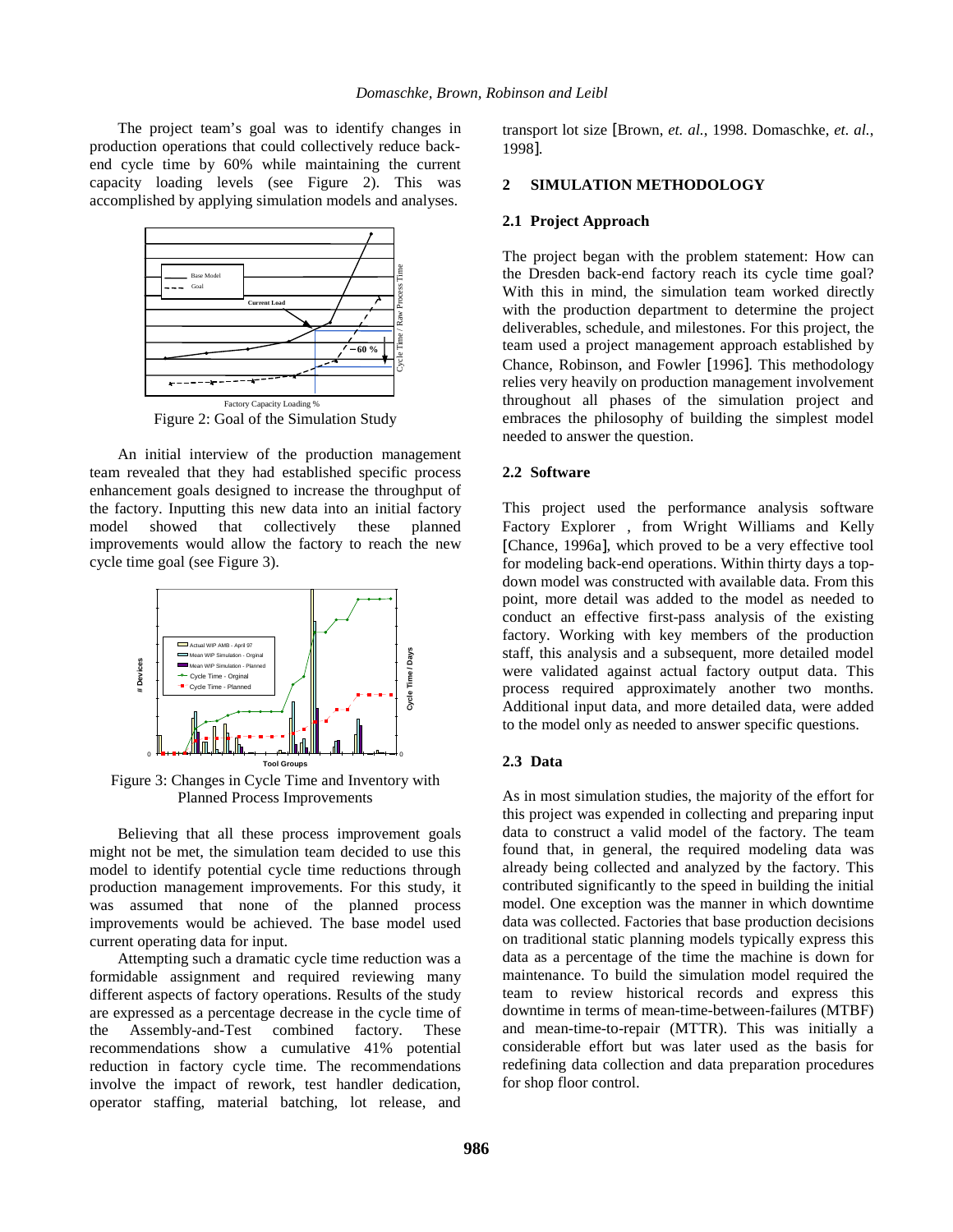A key part of any data-collection procedure is to verify the accuracy of existing data. A 100% effort is not usually required, and is certainly not practical. However, visits to the shop floor to double-check input parameters for critical operations and equipment are very important to quickly building a valid model of the factory. Real-time observations and short conversations with operators, engineers, and supervisors can significantly contribute to early successes.

A major concern at Siemens Semiconductor is the amount of time simulation members spend on data management, as compared to actual simulation analysis. As a result of this project and concurrent wafer fab modeling projects at the Dresden factory [Peikert, 1998. Peikert and Brown, 1998], a standard approach to the data management problem was established. The basic premise is that the analyst should spend time performing modeling and analysis functions for the factory. The data management requirements should be left to the experts in other departments, such as Information Technology (IT) or Computer Integrated Manufacturing (CIM). A second key premise is that all data used for decision-making models should come from the same data warehouse.

Therefore, the approach developed at Dresden (see Figure 4) assigned to the IT and CIM departments the responsibility for transferring the data from various databases into a pre-defined data warehouse. Automatic transfer of detailed input data (e.g., process flows and product recipes) to keep the models current is their responsibility. The users of the models have the responsibility of defining the data and the data structure needed for their models. The principle here is that the centralized data warehouse is used for all modeling – static and dynamic – from simple spreadsheets to capacity planning to discrete-event simulation analysis.



## **2.4 Model Validation**

The simulation team defines a valid model quite simply – it is a model that is accepted by production management to produce credible results and that is used in the decision making process. Partnering with production management at all levels is key to this acceptance.

A standard first-pass validation task is to select key output parameters for comparison. For this study, historical records of factory cycle time, cycle time by tool group, equipment utilization, and average inventory were compared against model outputs. Mean values from the model were found to be within 10% of historical values. In addition to this, the team often uses a very informal common-sense approach for validation. This involves observing the shop floor operations and conducting informal interviews with production personnel. The goals of this effort are to see where the model accurately represents reality and to understand why it does not. Key parameters generally investigated are the top ten cycle-time contributors and the system capacity constraints (where one might expect to see inventory queues). In addition to increasing model accuracy, this approach to validation gives the simulation analyst an opportunity to build credibility for the model among production personnel.

A good example of building credibility comes from a previous Siemens wafer fab simulation project [Chance, 1996b. Fowler, *et. al.*, 1997], which investigated potential capacity improvements under a cycle-time constraint [Fowler and Robinson, 1995a]. As a part of this model validation, all furnace-area supervisors were asked the same question: "Do you have enough operators to run your area?". The common answer was "Yes, but I could run the area considerably better if I had just one more operator on my team". Analysis of the simulation output reports showed that the furnaces had an average waiting-onoperator time of 7%. This model-versus-reality comparison reinforced the simulation team's belief that their model was valid and also made the model output very credible to the furnace supervisors.

Once the Dresden back-end model was deemed by management to be a valid representation of the factory, the simulation team conducted a series of sensitivity analyses and presented the findings and recommendations. Results were typically expressed, as in Figure 2, via a graph of the operating curve for the factory. The operating curve shows the relationship between cycle time and capacity (or factory utilization). Improvements in cycle time create a shift in factory performance, which results in a new operating curve. The percent cycle time reduction for a given factory is the vertical difference between the two curves at the targeted capacity loading.

## **2.5 Partnering with Production**

A key to the success of this (and any other) simulation project was the interactive exchange of ideas and information between the simulation experts and the production group. By working real-time with key production personnel, the simulation team could more easily produce meaningful findings and implementable recommendations. This investment of time and resources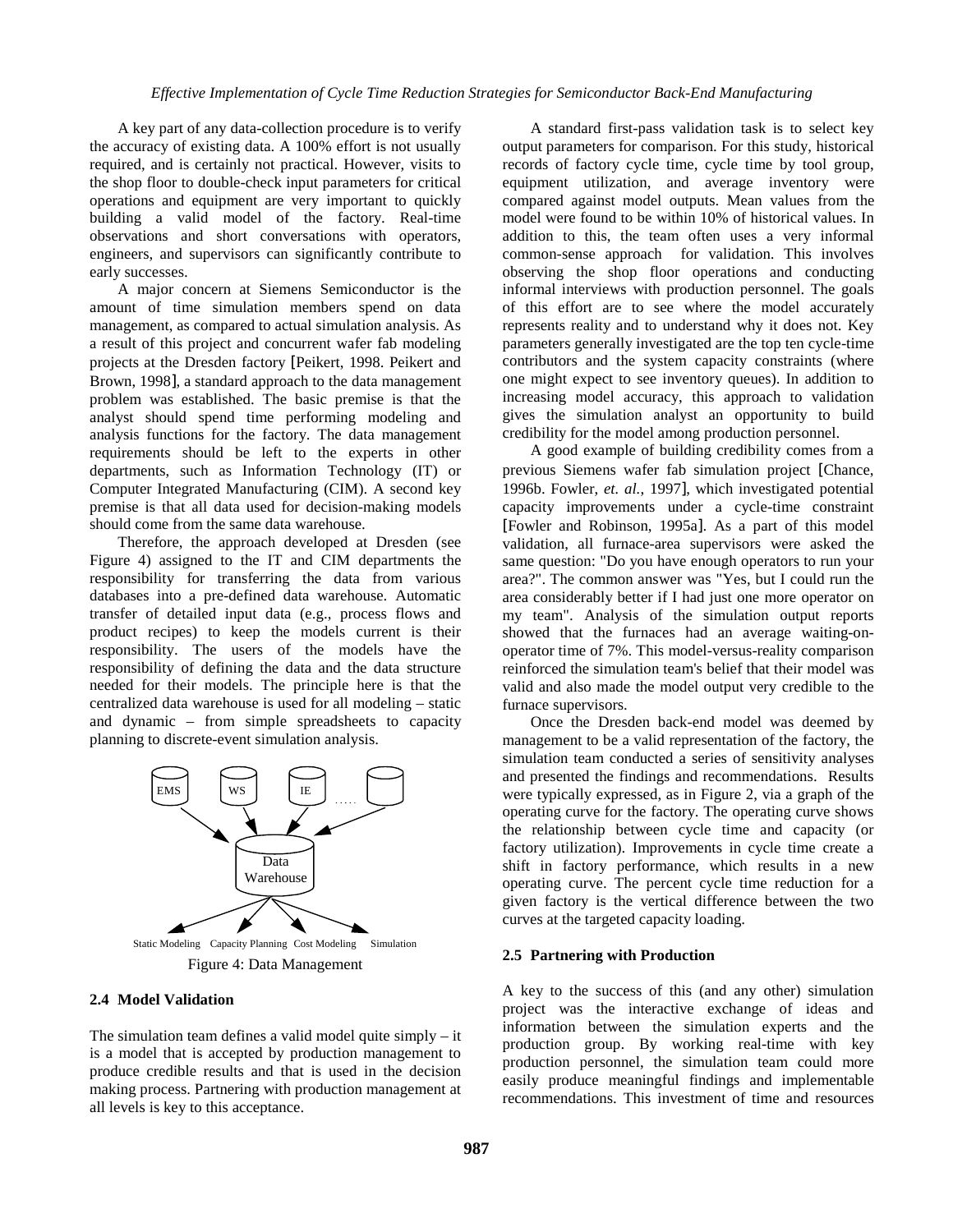by the production personnel allowed effective application of the modeling work.

Specific recommendations for cycle time reduction are discussed in the following section. Although no productivity improvement effort can be achieved without expending some resources, many of the changes described here can be implemented in the factory without adding capital equipment or incurring significant additional expense.

## **3 RESULTS**

### **3.1 Test Procedure Change**

One effective use of simulation is to take a planned improvement at one work station or operation and test the impact of this change on the performance of the overall factory. In this case, the management team was considering a process change at the Burn-In operation that would potentially eliminate the majority of the rework at the P2 Test operation (see Figure 5).



Figure 5: Proposed Change to the Test Rework Process

In effect, the change would move the rework loop away from the testers. Simulation analysis verified that this would indeed be a good strategy, resulting in a 12% decrease in overall back-end cycle time and a subsequent reduction in inventory (see Figure 6). Although this change significantly increases the process time at the burn-in ovens, the overall factory performance is improved because the testers are the bottleneck tools. Figure 6 clearly indicates the location of the factory constraint (high inventory level and significant increase in cumulative cycle time). This change effectively reduces the load at the system constraint, thus permitting the cycle time reduction, and can be implemented without additional capital expenditures. As a result of this analysis, production management implemented this process change for specified products.



Figure 6: Impact of Change in Rework Process

## **3.2 Batching Policy at Burn-In**

The Burn-In area currently operates under a full-load batching policy (an oven is left idle until enough inventory is available for a full load). Modeling the ovens with a greedy batching policy yields a 9% decrease in average cycle time when operating at the same capacity loading. A greedy policy requires each available oven to be immediately loaded with available inventory. The model shows this benefit to exist until the ovens reach 96% utilization, at which point cycle time begins to degrade. This result is consistent with results reported in Glassey and Weng (1991) and Fowler and Robinson (1995b), among others.

It is important to note that if these two recommendations were implemented together, the model shows that the Burn-In operation would become the bottleneck of the back-end factory. This highlights a very significant advantage of using simulation analysis to better understand factory operations. If incorporating changes to the production floor will cause the system constraint to shift, it is critical to know this in advance so that necessary adjustments can be made. Use of discrete-event simulation tools gives the manager this depth of understanding. In this case, knowing that the bottleneck could shift to Burn-In suggests a starting point to look for additional cycle time reductions in future studies.

## **3.3 Test Handler Dedication**

Looking at the present bottleneck equipment group, the testers, current manufacturing strategy involves a high level of dedication due to production-imposed restrictions and to test handler restrictions. The model indicates that elimination of tool dedication at the factory bottleneck operation could yield a potential 11% reduction in cycle time (this result is heavily dependent upon the product mix). The cost to upgrade a test handler is equal to 8% of the tester's original capital cost, much less than the cost of purchasing additional equipment. A similar result concerning the benefit of reducing equipment dedication is described in Fowler *et. al.* [1997].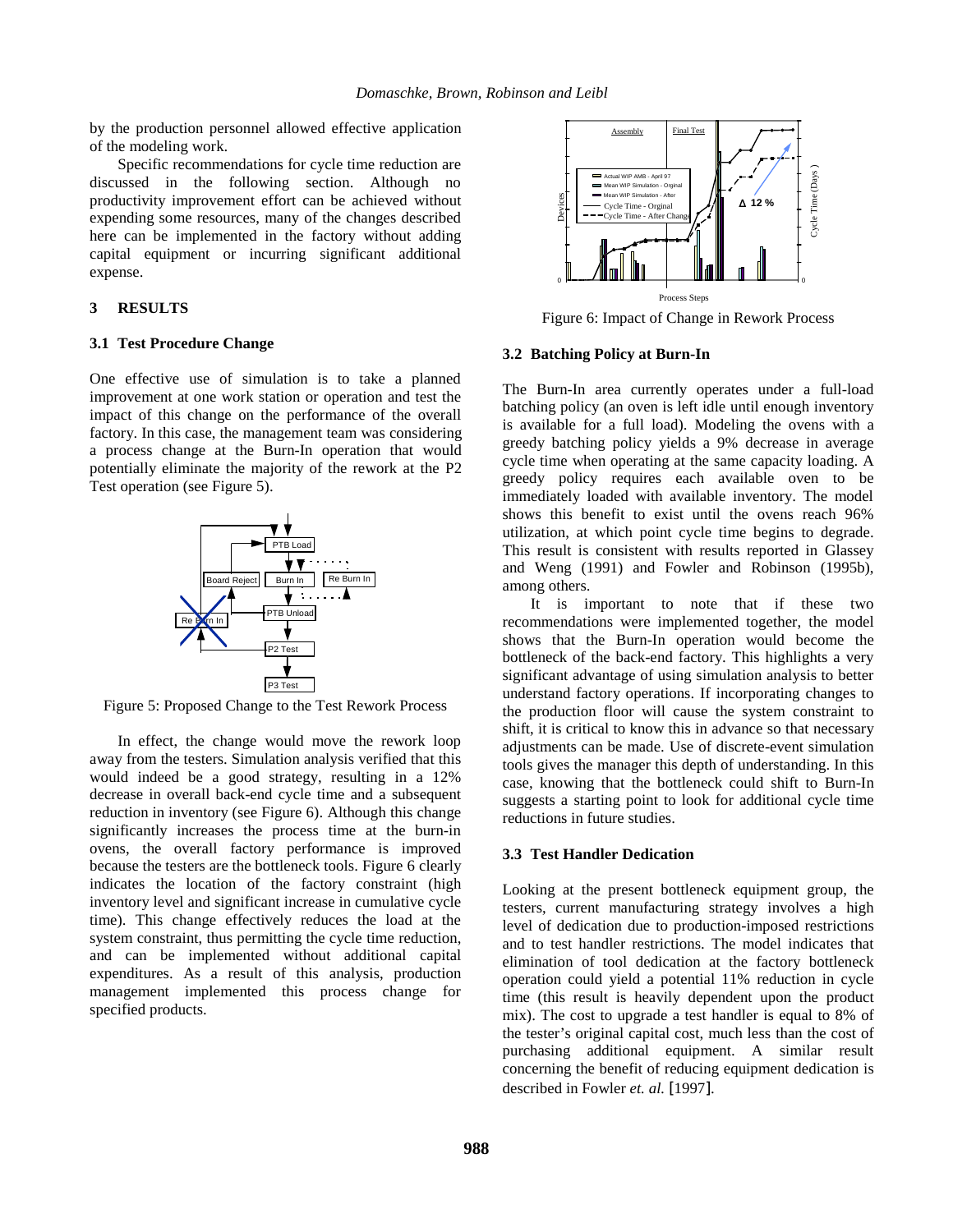## **3.4 Operator Staffing**

The project model is very sensitive to staffing levels. This is not only an accurate representation of the Dresden factory but, the project team believes, also correctly depicts the typical back-end operation. By adding one operator per shift, and assigning "split" responsibilities between the Burn-In and Test areas (in effect, creating a "floater" operator), the average cycle time can be decreased by 8%. The factory implemented this change not through hiring additional operators, but by reassigning some tasks to available technicians and thus freeing up the needed operator time. These results indicate that there is great potential in conducting a detailed analysis of operator levels and qualifications throughout the factory. O'Ferrell [1995] also studied operator staffing and training, and found that cycle times in a wafer fab could be decreased by up to 50% through full cross-training of operators.

## **3.5 Lot Release into Assembly**

Another very effective use of performance analysis software is in evaluating alternative scenarios of product mix and lot release strategies. Often such intricate changes to factory operations are cumbersome to initiate and impossible to track over the production cycle. They certainly can degrade factory performance. The way material is introduced into the factory (the mix of products, batching, and timing) determines downstream arrival distributions and greatly impacts the time a machine is idle due to material unavailability. In this analysis, the team simulated the current material release approach and compared it to various alternative combinations. The result was a recommendation for a new lot release strategy that has less variability and achieves a 12% reduction in modeled cycle time. The specific lot release strategy that is best is, of course, dependent upon the attributes of the given equipment set. Thus there is no universal application of an optimized rule. However, this analysis supports the general observation that actions to lower variability in a factory tend to reduce cycle times [Hopp and Spearman, 1996. Chen *et. al.*, 1988]. Adjustments in lot release strategy have been made in the factory, focusing on the loading of downstream testers.

# **3.6 Transport Lot Size in Assembly**

When the Assembly area was originally designed, it was expected that the production material would be transported from machine to machine in batches of 4,000 units. When inventory began to build due to increased production volumes, factory managers increased the transport lot size to 6,000 units. This meant that material was not moved to the next work station until all 6,000 units (12 magazines) were finished. Intuitively, the simulation team felt that this

might be creating idle time as downstream equipment waited for the entire batch to be delivered. This idle time could reduce the available capacity of the downstream equipment. Further, having 12 magazines arrive at once to a downstream workstation that could only process one magazine at a time would lead to increased cycle times. A model of this actual scenario was compared to a second scenario in which the material was transported in batches of 500 pieces (one magazine) from the die bonders. The smaller batches were then recombined prior to leaving the Assembly area. The result was a 7% decrease in cycle time for the Assembly model and a 2% reduction for the complete factory model.

In effect, this change eliminated the routine idle time, and subsequent queueing, caused by waiting for material from machine to machine. The increased performance within the Assembly area delivered a smoother flow of material into the Test area and achieved the slight (2%) improvement in overall cycle time by decreasing the variability of the arrival rate to the system constraint. The impact is significant even though the system constraint for this factory is not in the Assembly area, but rather is in Final Test. This is because the factory sends material to additional sites for final test operations, and also sells some untested product to customers. Cycle time improvements at non-constraint work centers, as well as those at bottleneck machines, improve overall performance. This modeling recommendation has recently been implemented into the factory with expected results.

# **3.7 Plating Area Operator Scheduling**

The available capacity of the galvanic, or electroplating, operation exceeds the capability of the overall factory by a large margin. Therefore, this operation has been run only on two shifts and remains idle at night. This, of course, greatly impacts the manner in which material arrives at the next production area. Again, the team was concerned that this variability might be creating idle time for critical downstream equipment. A scenario was modeled in which the same daily volume was spread linearly across three shifts, as compared to the current two-shift operation. This change allowed a smoother production flow through the factory. The model showed an 8% decrease in overall cycle time. Factory personnel on the night shift have been crosstrained so that this recommendation was implemented without hiring additional operators.

# **3.8 Overall Factory Cycle Time**

Figure 7 shows the cumulative effect on the model if all these recommendations were implemented together. Since there are interaction effects present among the factors, the total impact is less than the sum of the individual effects.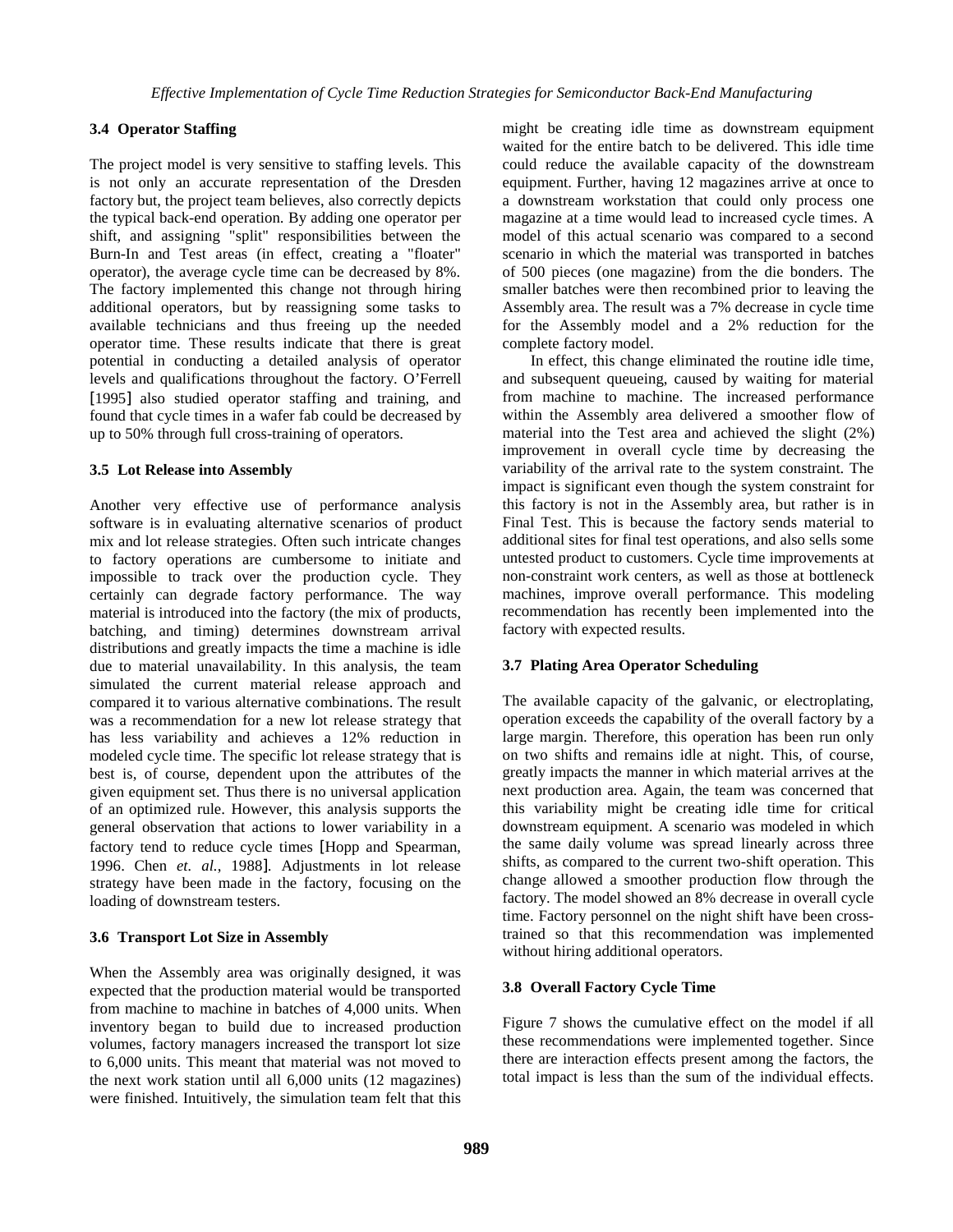In this case, the overall factory cycle time is decreased by 41% from the current levels.



Figure 7: Cumulative Impact of the Recommendations

This is a significant contribution to the established goal and, as previously mentioned, requires minimum additional expenditures. By treating the entire factory as a unified system, discrete-event simulation allowed the team to show the positive impact of effectively managing both constraint and non-constraint operations and equipment.

## **4 IMPLEMENTATION INTO THE FACTORY**

There is little value to simulation for simulation's sake. The goal of a manufacturing simulation project should be to have the modeling recommendations integrated into the decision-making process and implemented on the factory floor. The key to successful implementation is partnering with production.

For this project, the simulation analyst met regularly with key production and planning personnel to discuss progress and problems. As simulation milestones were met, project updates were given at routine weekly meetings. A key point of this standard project methodology is, where possible, to avoid appointments and special meetings. Discussions and presentations should be made during informal conversations and as an additional agenda item for an already-scheduled meeting. Information exchanges should be brief and to-the-point, recognizing that the most valuable asset your partner has is time.

The Dresden production management team has a routine weekly meeting to discuss production problem areas and long-term solutions. The simulation team was able to integrate their list of recommended improvements into this discussion of possible solutions and proactive initiatives. It is through this meeting that the five previously-discussed implementations were made.

#### **5 CONCLUSION**

Since this study began, the average cycle time for the Dresden back-end has decreased by 32%. Measuring the impact of implementing these specific recommendations is difficult because an aggressive fab production ramp and a

change in product mix have created a factory of constant change over this time period. In general, however, the simulation team feels that the implementation of this work significantly contributed to this cycle-time decrease. The success of this project, and of the concurrent fab simulation projects [Peikert, 1998. Peikert and Brown, 1998], has led to a factory-wide acceptance of the benefits of simulation. The Dresden site has since formed its own simulation team for continued analysis. Guided by production management, the team consists of a simulation leader/coordinator and three full-time analysts investigating wafer fab, back-end, and transportation system topics. Additional positions are being considered for simulation support of the planning department and advanced manufacturing programs.

This case study shows the benefit of applying simulation modeling to performance analysis of a semiconductor back-end factory. Many aspects of the findings and recommendations made for this facility apply to complex manufacturing sites in general. For example:

- Unless batch machines are run at very high equipment utilizations, greedy loading policies usually lead to lower cycle times than full batch policies.
- Any change that increases the available capacity of the constraint workstation has a significant positive impact on the factory as a whole. This is consistent with the premise of the book *The Goal* [Goldratt, 1992].
- Equipment dedication, while often necessary for process reasons, tends to increase cycle times.
- Cross-training of operators, particularly those assigned to constraint workstations, can increase cycle-timeconstrained capacity.
- Using smaller transport lot sizes reduces overall cycle times.
- Operating non-constraint equipment such that material flows smoothly to the constraint equipment is important.
- Lower variability in lot releases generally reduces cycle times.

Throughout this paper several important (in the authors' view) points of simulation project management have been highlighted. A summary of these "lessons learned" is:

- Build the simplest model possible to answer the question(s) of interest.
- Validate the model with hard data from factory reports and with 'shop floor intuition'.
- Partner with production, especially in the validation and implementation stages of the project. This is a key to project success.
- Respect the value of your partners' time.
- Integrate your information-sharing into the factory's existing meeting schedule.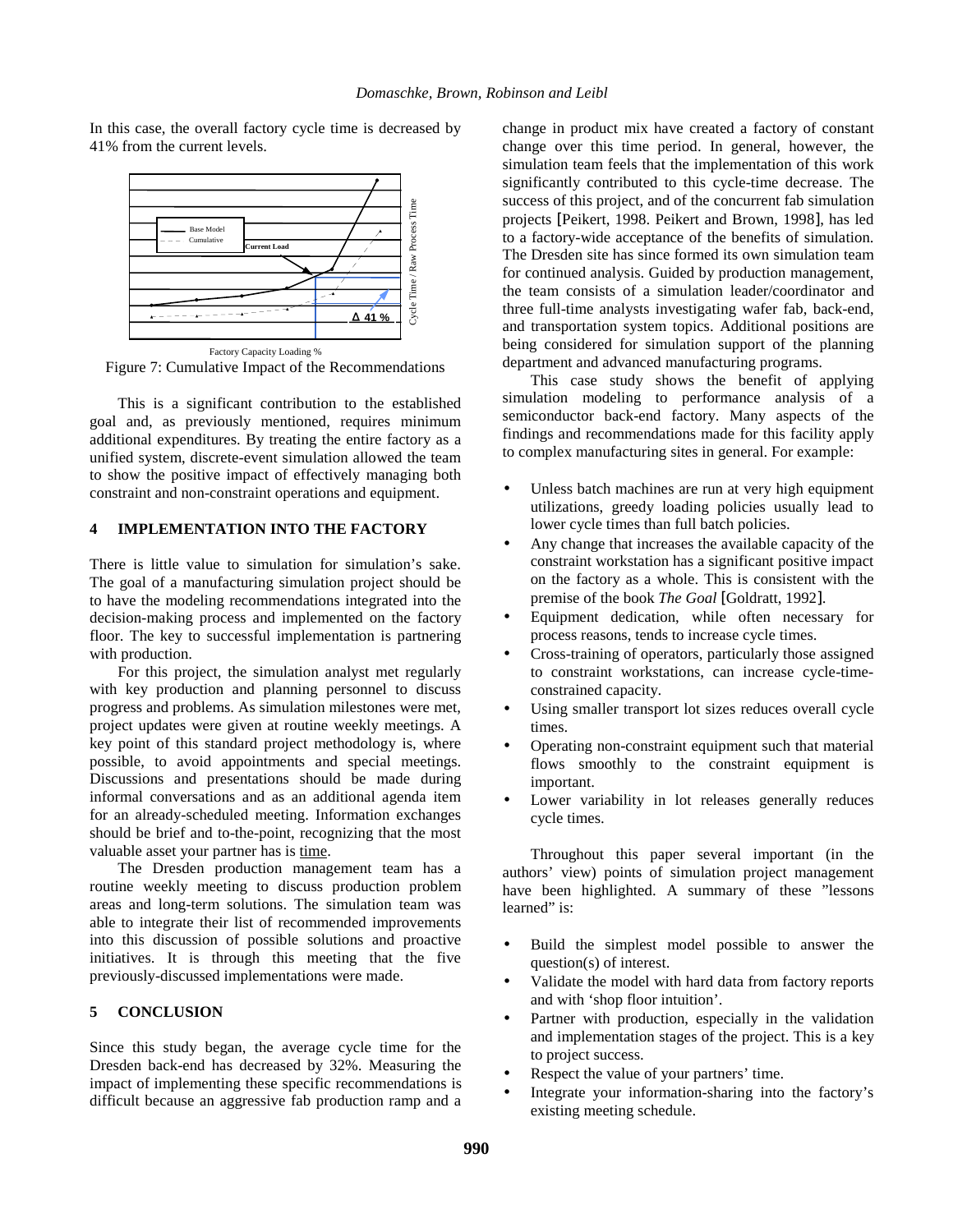- Do not try to sell simulation in general to factory management. Instead, show the benefits by addressing a specific concern/issue/problem.
- Do not allow the simulation analysts to get bogged down in database management – leave it to the experts.

More and more semiconductor managers are turning to discrete-event simulation to assist their decision-making for such complex factories. Recently there has been a significant increase in factory performance analysis papers at semiconductor manufacturing conferences. Such "simulation success stories" may be found in the proceedings of:

- International Symposium for Semiconductor Manufacturing (ISSM)
- Advanced Semiconductor Manufacturing Conference (ASMC)
- Semiconductor Manufacturing Operational Modeling and Simulation Symposium (SMOMS)
- Symposiums in conjunction with annual regional SEMICON events, sponsored by the Semiconductor Equipment and Materials Institute (SEMI)
- SEMI Test, Assembly, and Packaging (TAP) Automation and Integration Conference
- International Electronics Manufacturing Technology (IEMT) Symposium

#### **ACKNOWLEDGMENTS**

The authors gratefully acknowledge the staff of the Siemens Microelectronics Center in Dresden, Germany for their assistance in data preparation, output analysis, and implementation of findings.

#### **REFERENCES**

- Brown, S., F. Chance, J.W. Fowler, and J.K. Robinson. 1997. A centralized approach to factory simulation. *Future Fab International* 3: 83-86.
- Brown, S., J. Domaschke, and F. Leibl. 1998. Cycle time reductions for test area bottleneck equipment. In *Proceedings of the Second Annual SEMI Test, Assembly, and Packaging Automation and Integration Conference*, B1-B5. Mesa, Arizona.

Chance, F. 1996a. Factory Explorer<sup>™</sup> users' guide.

- Chance, F. 1996b. Factory Explorer<sup>TM</sup> implementation project final report. Siemens internal project specification and report.
- Chance, F., J.K. Robinson, and J.W. Fowler. 1996. Supporting manufacturing with simulation: model design, development, and deployment. In *Proceedings of the 1996 Winter Simulation Conference*, ed. J.M.

Charnes, D.J. Morrice, D.T. Brunner, and J.J. Swain, 114-121. Institute of Electrical and Electronics Engineers, Piscataway, New Jersey.

- Chen, H., M. Harrison, A. Mandelbaum, A. Van Ackere, and L. Wein. 1988. Empirical evaluation of a queueing network model for semiconductor wafer fabrication. *Operations Research* 36(2): 202-215.
- Domaschke, J., S. Brown, and F. Leibl. 1998. No-cost applications for assembly cycle time reduction. Working paper.
- Fowler, J. W., and J. K. Robinson. 1995a. Measurement and improvement of manufacturing capacity (MIMAC) project final report. SEMATECH Technology Transfer #95062861A-TR.
- Fowler, J. W., and J. K. Robinson. 1995b. Measurement and improvement of manufacturing capacity (MIMAC) designed experiment report. SEMATECH Technology Transfer #95062860A-TR.
- Fowler, J. W., S. Brown, A. Schoemig, and H. Gold. 1997. Measurable improvements in cycle-time-constrained capacity. In *Proceedings of the 6<sup>th</sup> International Symposium on Semiconductor Manufacturing*, A21- A24. San Francisco.
- Glassey, C. R., and W.W. Weng. 1991. Dynamic batching heuristic for simultaneous processing. *IEEE Transactions on Semiconductor Manufacturing* 4(2): 77-82.
- Goldratt, E. M. 1992. *The goal*. New York: North River Press.
- Hopp, W. J., and M.L. Spearman. 1996. *Factory physics: foundations of manufacturing management*. Chicago: Irwin.
- Moore, G. 1997. Keynote address to the  $6<sup>th</sup>$  International Symposium for Semiconductor Manufacturing. San Francisco.
- O'Ferrell, D. S. 1995. Manufacturing modeling and optimization. In *Proceedings of the IEEE/ASMC Advanced Semiconductor Manufacturing Conference*, 334-339. Boston.
- Peikert, A. 1998. A detailed cycle time analysis of the furnace and wet etch operation. Working paper.
- Peikert, A., S. Brown, and J. Thoma. 1998. A rapid modeling technique for measurable improvements in factory performance. Working paper.
- Semiconductor Industry Association. 1997. National Technology Roadmap for Semiconductors, 127-129.
- The Agility Forum. 1997. Next-generation manufacturing: a framework for action. Bethlehem, Pennsylvania.

### **AUTHOR BIOGRAPHIES**

**JOERG DOMASCHKE** is a Simulation Engineer for Factory Modeling and Simulation, a part of the Manufacturing Science department of the Siemens Semiconductor Division. He has two years experience